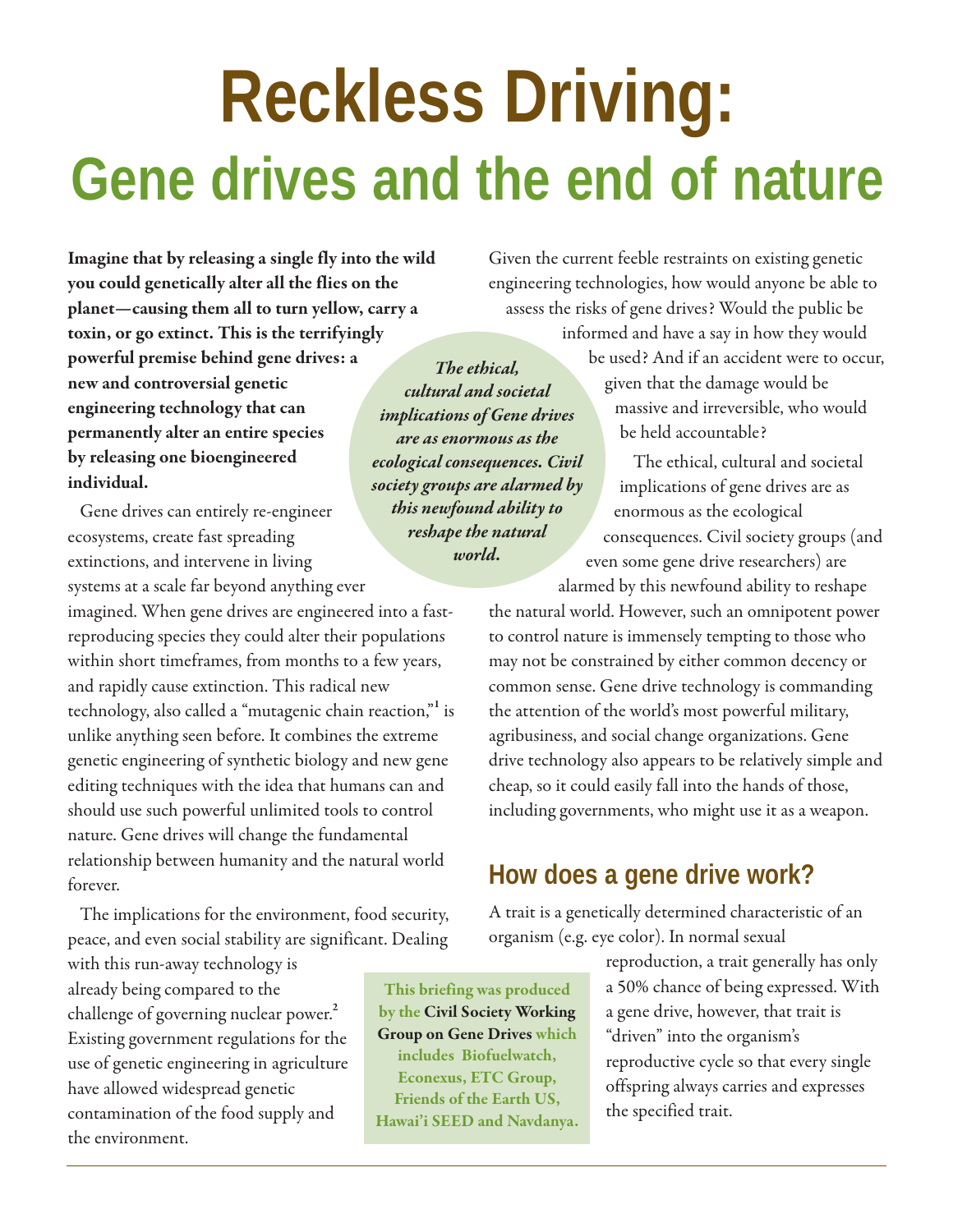Gene drives force an artificially engineered trait to spread through the natural population until it becomes ubiquitous or crashes that population.

The first working gene drives were demonstrated at the end of 2014 using a new gene-editing technique known as CRISPR-CAS9. They work by setting up a genetic enforcement mechanism which copies itself from parent to child, cascading from one generation to the next by sexual reproduction. Gene drives only work in sexually reproducing species. The natural process of inheritance through sexual reproduction is the cornerstone of biological diversity within a species. But gene drives force a species towards uniformity or extinction—a perfectly antiecological outcome and a violation of the fundamentals of evolution.

For example, when a gene drive commands an organism to glow green, the "mutagenic chain reaction" that follows ensures that all future progeny of that organism, and all its descendants, also glow green. This violates the normal rules of species evolution, which usually limits the passing on of a new trait to only some offspring and limits its survival to those that have a selective advantage.

The implications for natural populations are striking. Figure 1a. shows the normal pattern of inheritance across the generations. Following the established rules of genetics, we can expect roughly 50% of an organism's offspring to carry a specific gene. Once that altered organism is introduced into a population, the number of affected organisms can dilute through the generations. But with a gene drive (see Figure 1b.) there is 100% inheritance of the new trait enforced among all descendants. Instead of being diluted, the new trait takes over.

**Fig 1a. Normal inheritance in 4 generations of flies:**



**Fig 1b. Gene drive inheritance in 4 generations of flies:**



If someone wanted to 'crash' a species and cause its extinction, they would simply engineer a gene drive that makes all the offspring into males, for instance. This approach is being taken with the so-called 'daughterless' mouse gene drive. Any mouse that the daughterless mouse mates with will only give birth to males. In turn, all their progeny will only produce males and they will spread the 'daughterless' trait until they overwhelm that mouse species and crash the population. Theoretically, this "male-only" mechanism could be used with any sexually reproducing organism.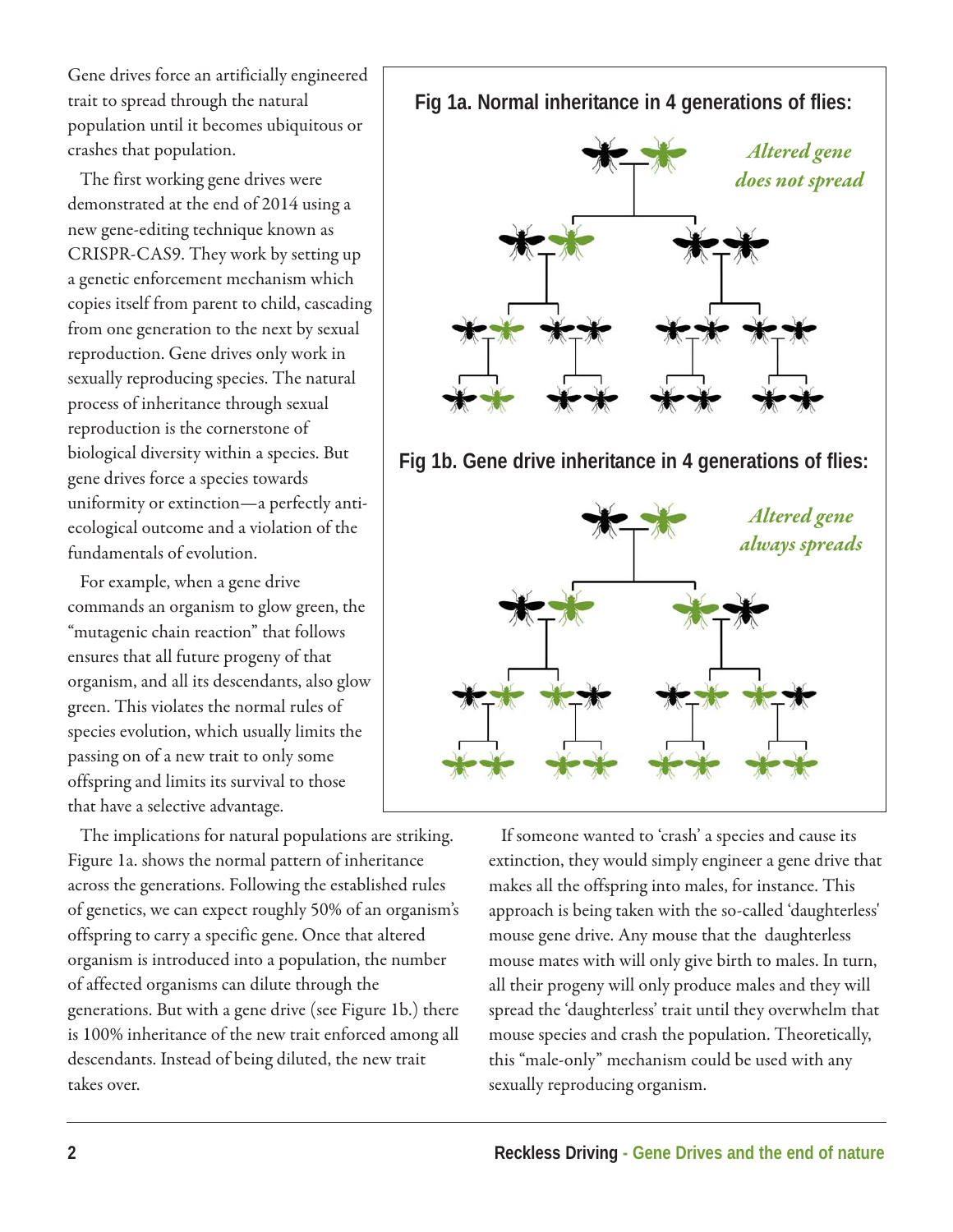## **Examples of various gene drives**

**Global drives:**a "standard" gene drive that continues to spread, potentially until it takes over the entire species (or causes the entire species to go extinct).

- **Reversal Drive:** a speculative proposal to 'undo' the effects of a gene drive by sending a second drive after the first. A recent report from the US National Academy of Sciences was skeptical that this idea would reliably work.**<sup>3</sup>**
- **Split drive:** a technique where half a gene drive is engineered into an organism's DNA, and half into a piece of associated virus DNA, so that the organism won't pass on the full instructions for a new gene drive.**<sup>4</sup>** This is intended for lab safety but is impractical as a technology in the wild.
- **Daisy drive:** a proposed gene drive that theoretically stops working after a certain number of generations. This is supposed to create 'local' gene drives that won't spread uncontrollably.**<sup>5</sup>** The inventor, Kevin Esvelt, acknowledges that a daisy drive could mutate into a global drive accidentally.

## **How can gene drives be used?**

### **1. Industrial Agriculture**

Gene drive developers acknowledge that agribusiness is interested in this technology for many uses. These include eradicating weeds (a "sensitizing gene drive" could be released into wild weed species to make it more susceptible to a proprietary herbicide such as roundup), or eliminating pests. For example, gene drive research on fruit flies—specifically on species like Drosophila Suzukii, which attack soft fruit harvests—is intended to eradicate it globally and save on the costs of both pesticides and lost crop damages.**<sup>6</sup>** Other pests that might be driven to extinction to protect industrial agriculture include mice, moths and locusts. Gene drives may also be used to speed up the introduction of a genetically modified trait into seed harvests.

## **2. Military**

Gene drives are a classic 'dual use' technology, meaning that the technology for gene drives developed for one use could also be used as a weapon or biological agent. For example, work is already underway to equip parasitic worms with gene drives in order to eradicate them**<sup>7</sup>** –the same technology could be used to make them spread disease or toxins. Gene-drive yeasts have been created in the lab and these could be engineered to be harmful to humans.

Releasing an engineered gene drive into agricultural fields could attack a country's food production. And gene drive mosquitoes and other insects could be engineered to spread lethal toxins in their bite.**<sup>8</sup>**

#### **3. Attacking Disease**

Much of the hype around pesticides promised that they would safely eradicate pests, but in fact they are, as Rachel Carson called them, "biocides" that kill indiscriminately. While the promised benefits of gene drives are that they will target organisms that carry disease, there is no firm scientific basis for the claim that their impact will not spread beyond the intended target. The following are currently being developed as gene drive organisms under the guise of eradicating disease:

- **Mosquitoes:** Several teams are working on gene drives that would eradicate mosquitoes or re-engineer them so they are unable to carry malaria. Theoretically the mosquitoes that carry Zika and Dengue could also be attacked with gene drive systems.
- **Parasitic worms:** At least one team is working on gene drives to attack the worms that cause schistosomiasis and others propose gene drives for whipworm and threadworm.**<sup>9</sup>**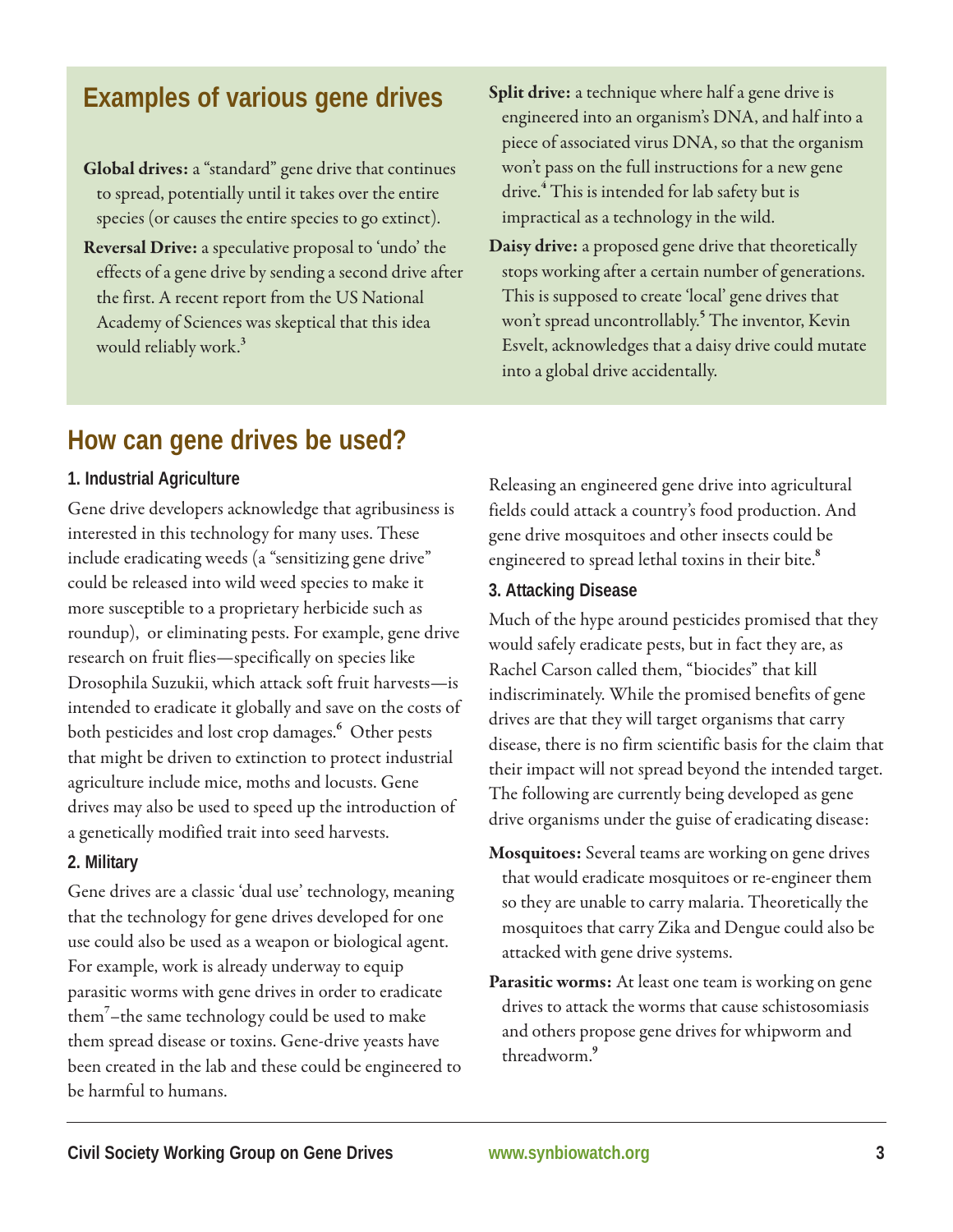## **4. Artificially Enhancing Conservation**

A small group of conservationists argue that tools that cause deliberate extinction could be harnessed for good. A consortium of 5 partners (including two government agencies) led by the conservation group Island Conservation is developing gene drive-equipped mice that will be released on islands ostensibly to kill the mice that harm birds.

They call this the GBIRd project (Genetic Biocontrol of Invasive Rodents) and intend to release these gene drives by 2020.**<sup>10</sup>** Additionally, there is a highly promoted proposal to develop gene drive mosquitoes for release in Hawaii where one species of mosquito carries a form of avian malaria that affects native birds,**<sup>11</sup>** despite the fact that at least one targeted bird species has developed a natural resistance to avian malaria and there are still disease free areas.**<sup>12</sup>** This project is being promoted by The Long Now Foundation's Revive and Restore project.**<sup>13</sup>**

# **What are the environmental dangers of gene drives?**

#### **Greater threat of unintended consequences**

Gene drives carry the same biosafety risks that other genetically engineered organisms carry and more. We know the track record of genetically modified organisms (GMOs) acting in unexpected ways and causing a variety of environmental harms, while not delivering on their promised benefits. Gene drives are designed not only to spread rapidly but also to do it with exponential efficiency. There is nothing in the natural world to compare them to and that limits our capacity to predict their behavior.

#### **Severing a strand in the ecological web**

Gene drives are designed to create large-scale changes in populations and intentionally impact entire ecosystems. We know so little about the web of life as it is, are we really ready to take such radical steps to alter the course of evolution? It's impossible to predict the ecological consequences of such a rapid, massive, unprecedented disruption. Removing a pest may seem attractive, but even pests have their place in the food chain. Additionally, eradicating one species might unpredictably open up space for the expansion of another species which may carry diseases, affect pollination or otherwise threaten biodiversity.

#### **Could gene drives jump species?**

Promoters of gene drives present them as precise mechanisms, just as GMO promoters did. But living systems and sexual reproduction processes are messy and unpredictable. We now know there is occasional horizontal gene transfer (movement of genes between different species) and that some genes do cross over into related species.

Applying gene drives to agriculture will intensify existing concerns about the use of genetic engineering and monocultures in industrial agriculture. Gene drive strategies may strengthen the market monopoly of agribusiness giants such as Monsanto and Syngenta, especially if wild weed populations are altered to respond to their proprietary chemicals or wide patent claims are applied. The decision to eradicate wild weed populations may also harm culturally significant crops and indigenous species. For example, proposals to use gene drives against pigweed in North America (Palmer Amaranth) could also eradicate species of amaranth used for food and cultural purposes in Central America.**<sup>14</sup>**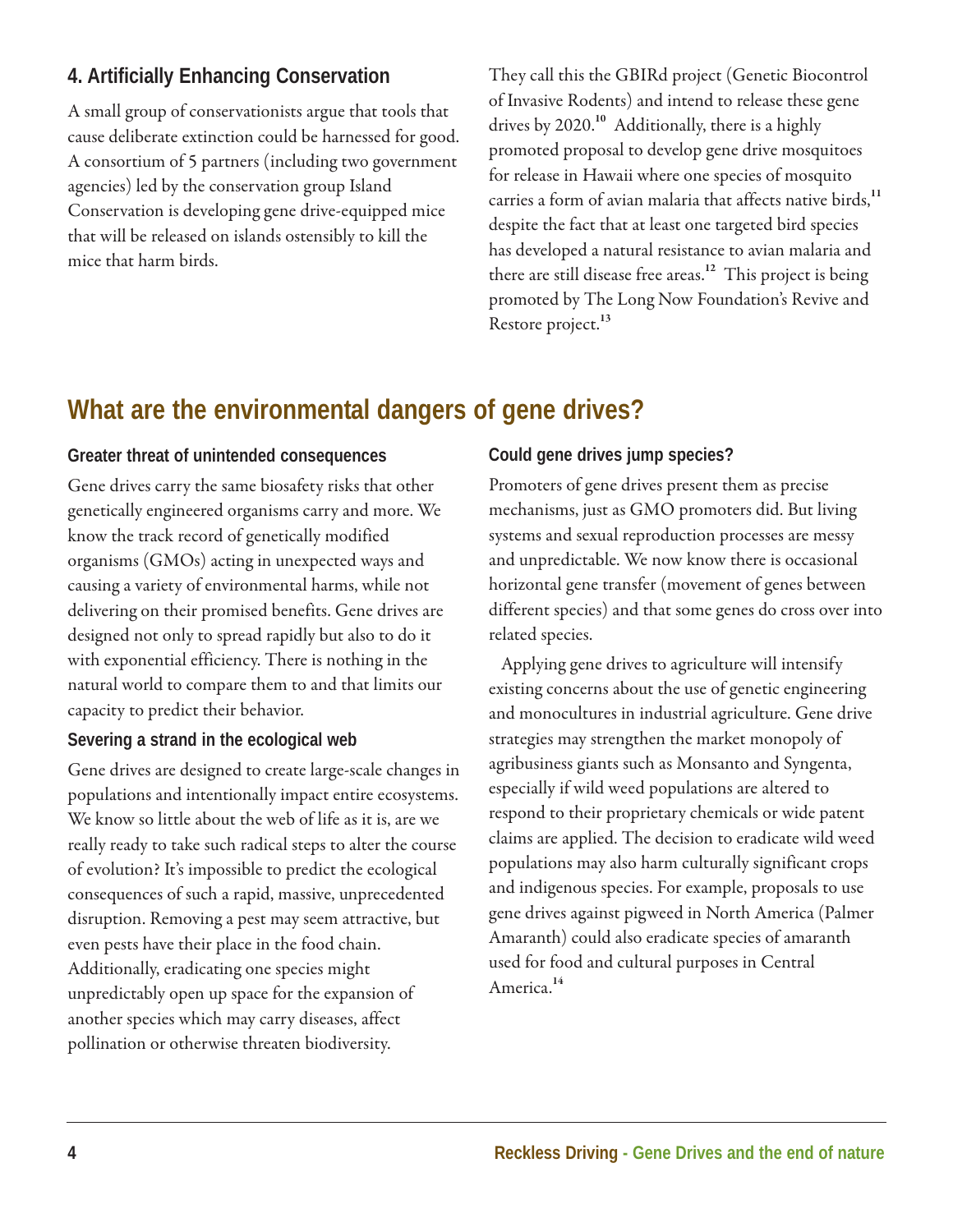#### **Dangers to society**

The ethical, cultural and societal implications of gene drives are especially complex and challenging. Civil society groups, and even some gene drive researchers, are raising the alarm about the power of this technology. Such a powerful tool may be too tempting to military funding agencies and hi-tech agribusiness who see advantages to exploring this Pandora's box. This raises the basic question: who will this technology benefit and who decides how it will be used?

The potential threat of weaponized gene drives can't

theoretically be engineered into a fast-spreading parasite

harvest, the bigger threat may come from the changing geopolitics and security requirements that the existence

be overstated. While a harmful gene drive could

to 'wipe out' a population or used to crash a food

*"We are walking forwards blind. We are opening boxes without thinking about consequences. We are going to fall off the tightrope and lose the trust of public."*  – Gene drive developer Kevin Esvelt, MIT, on the current rising interest in gene drive

applications.<sup>15</sup>

The need to police gene drives as a potential bioweapon may expand and deepen military control and collusion in biotechnology developments.

> Proposals to unleash gene drives as a 'silver bullet' for health and conservation challenges are highly risky and speculative. But these "technofixes" continue to be over-

sold to the public through deceptive media campaigns, corruption of regulatory

agencies, and by inflaming the public's fears and anxieties about disease, climate change, and species extinction. "Silver bullet" technologies distract from, rather than contribute to, the work that needs to be done to root out the systemic causes of these problems – such as providing sanitation, defending human rights, addressing poverty and upholding community land rights and stewardship over nature.

## **What should be done?**

of gene drives may unleash.

The **Civil Society Working Group on Gene Drives** prepared this briefing.**<sup>17</sup>** We believe that no case can be made for proceeding with gene drive experiments or developments at this time.

Moreover, in our view, recent proposals to move ahead with real world gene drive trials (e.g. the GBIRd

project led by Island Conservation and the gene drive mosquito in Hawaii) are reckless and irresponsible and do not reflect the essential values of the conservation movement. Such projects should not be funded or promoted by non-profit groups or philanthropic organizations whose social contract and tax-exempt status is founded on the principle that they are doing a public service.

*"The project of deliberately exterminating species is a crime against nature and humanity… Developing tools of extermination in the garb of saving the world is a crime. A crime that must not be allowed to continue any further."*  – Dr. Vandana Shiva, India $16$ 

**We recommend:**

- An immediate and international halt to gene drive releases and experimentation.
- All existing patents on this technology should be either extinguished as against the public interest or handed to an international agency charged with preventing licensing or use of the technology.
- Scientists, ethicists, environmental groups, civil society groups, lawyers and even artists and poets must speak out clearly against gene drives in a concerted and public way, calling for the withdrawal of support for the funding and continued promotion of gene drive technology.